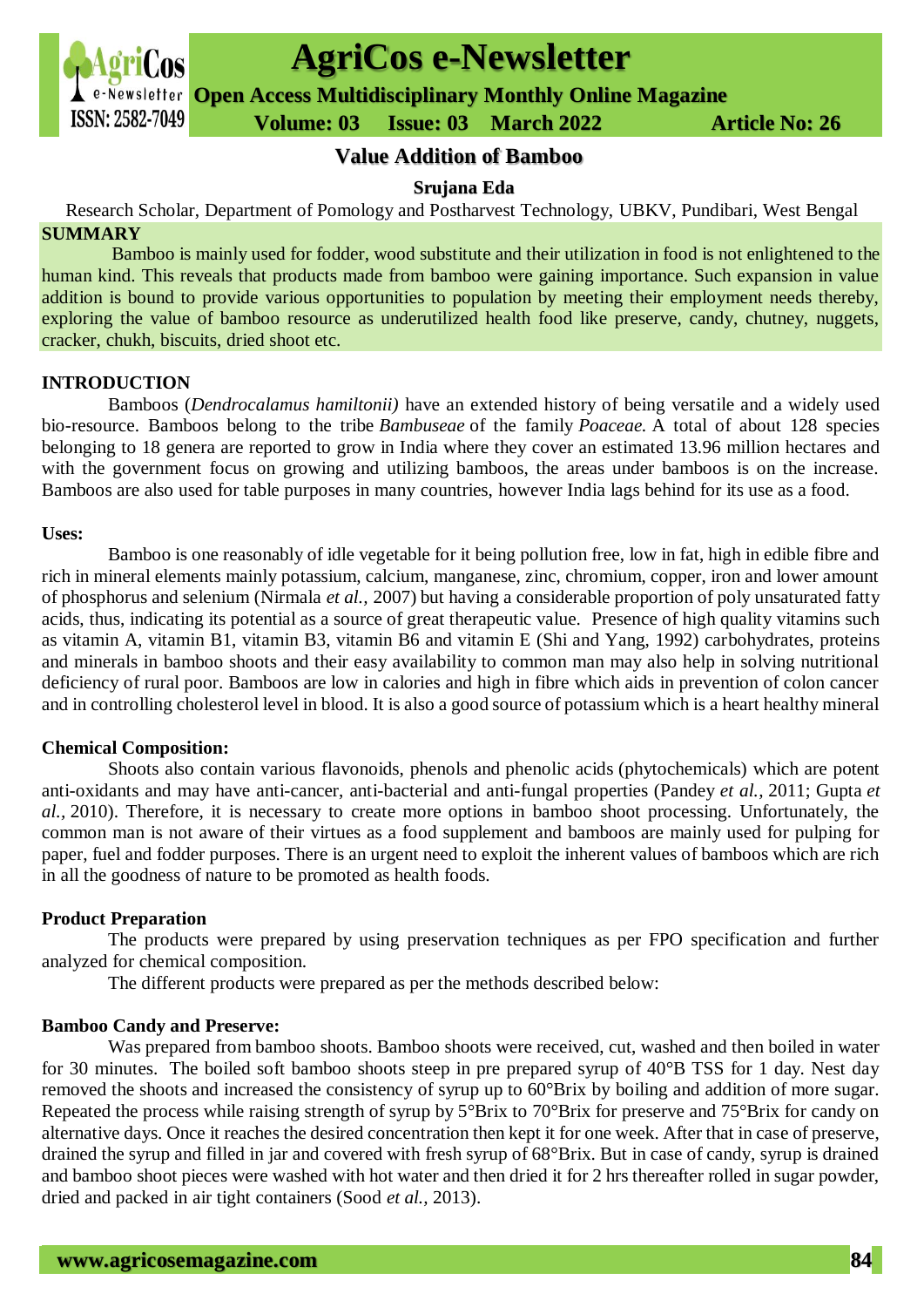#### **Bamboo Chutney:**

It was prepared by standardized method. The bamboo shoots were boiled in water for 30min after which the soft boiled shoots were ground to make the bamboo pulp. Bamboo pulp was mixed with sugar and spices. Then heated to obtain the thick mass like consistency. After reaching the desired concentration, 2% glacial acetic acid was added as a preservative and final product was transferred to air tight containers for storage (Sood *et al.,*  2013).

Chutney is a relish used along with main course. Effort was made to prepare chutney by blending the shoots in a mixer just to get homogenized pulp, concentrated by the addition of spices etc. till the time to get the desired consistency. This product was also tested objectively and subjectively.

#### **Bamboo Chukh:**

Chukh is a speciality of Chamba district of Himachal Pradesh (India). It is basically prepared by using red chili with citrus juice. Presently, an effort was made to add Bamboo chunks just to improve the nutritive value and add variety. Chukh also prepared from bamboo shoots which were first mixed in oil and heated for 10 min. According to Sood *et al.,* 2013, spices such as coarse ground red chili powder, coriander powder, cumin seeds, black pepper were added furtherly and mixed properly with continuous heating. Citrus juice was added at the rate of 5% and then boiled until mixture became thick in consistency. After reaching the end point, filled the product into a jar and stored in cool dry place

#### **Bamboo Nuggets:**

Nuggets are also a conventional variety of food product also known as wadia. This product is generally wellknown in the northern region of India. It is generally roasted and then boiled in a curry and served with main meal. The values for fibre, and protein were 6.40 and 2.92% respectively. Nuggets were prepared by the modified method of (Pandey *et al.,* 2012). 100g of boiled bamboo shoots were mixed with 50g of soaked pulse of green gram (Moong), and Black gram (Urad) in 1:1 ratio and then 3g red chili powder, 3g turmeric powder and 4g salt was also added in the mixture. The mixture was then ground to a coarse paste. Small equal sized balls were then made and transferred directly to preheated and greased oven trays and dried in an oven for 24 hrs at 45-50°C. Dried nuggets were then stored in airtight glass or poly propylene containers.

#### **Bamboo Cracker (Papad):**

Papad was also prepared according to the modified method of Pandey *et al.* (2012). This is a very famous thin, circular in shape, crispy wafer like dish. 100 g of boiled bamboo shoots were mixed with 100 g of boiled potatoes and 3g red chili powder, 3g black pepper powder, 3g teaspoon cumin seeds to which 2.5g salt was also added. Mixture was then kneaded and dough was prepared. Dough was divided into equal sized balls and rolled with the help of rolling pins in circular movements to make round papads. Papad were then dried in an oven for 36 hrs at 50-55°C. Dried papad were then stored in airtight containers. The values for protein, fat and fibre were 2.35, 7.88 and 3.90% respectively (Sood *et al.,* 2013).

#### **Bamboo Biscuits:**

Edible shoots were chopped into small chunks and made into paste and powder. Biscuits are prepared by using wheat flour by mixing 20% in paste form of shoots and 10% in powder form of shoots. The other ingredients used for each batch were as follows: ghee or clarified butter  $(30 \text{ g})$ , sugar  $(40 \text{ g})$ , milk  $(60 \text{ ml})$  and baking powder (2 g). Dough was prepared by mixing all the ingredients and circular biscuits of 2.5 cm diameter with uniform thickness of 3 mm were cut and baked for 15-20 minutes in a baking oven (Sood *et al.,* 2013).

#### **Bamboo Dried Shoot:**

Bamboo shoot is called mang ("mahng") in Vietnamese and dried bamboo shoot is mang kho ("mahng koh"). Dried bamboo shoots are not hard, but rather leathery. Once reconstituted and boiled until chewy-tender, dried bamboo shoots have a chewy-tenderness and pleasant sweetness that's not found in fresh or canned bamboo